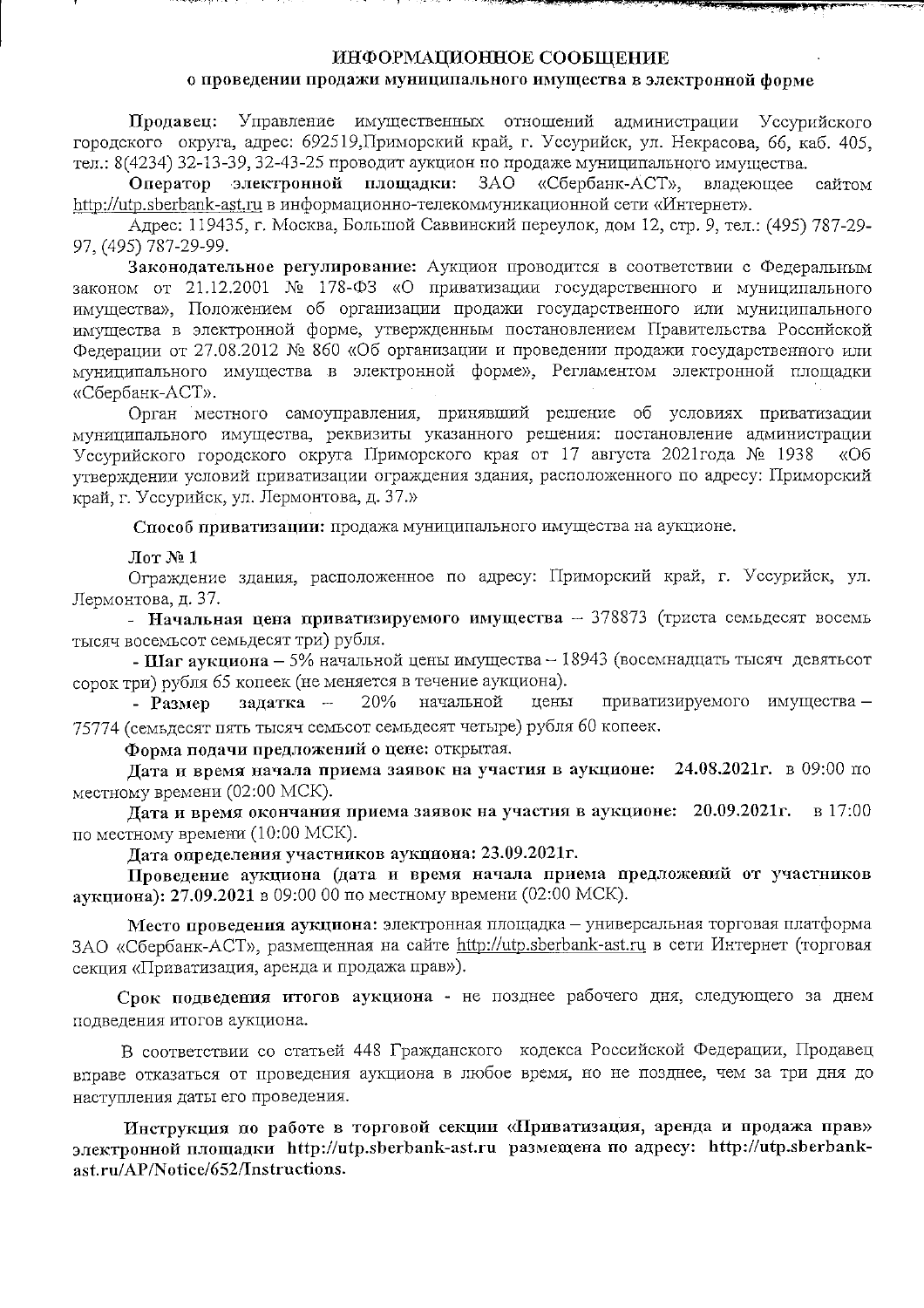Документооборот между претендентами, участниками, организатором и продавцом осуществляется через электронную площадку в форме электронных документов либо электронных образов документов (документов на бумажном носителе, преобразованных в электронноцифровую форму путем сканирования с сохранением их реквизитов), заверенных электронной подписью продавца, претендента или участника либо лица, имеющего право действовать от имени соответственно продавца, претендента или участника.

and the state of the state of the state of the state of the state of the state of the state of the state of the

Наличие электронной подписи означает, что документы и сведения, поданные в форме электронных документов, направлены от имени соответственно Претендента, Участника, Продавца либо Организатора и отправитель несет ответственность за подлинность и достоверность таких документов и сведений.

электронного документооборота претендент должен получить организации Лля электронную подпись. На электронной площадке http://utp.sberbank-ast.ru принимаются и признаются электронные подписи, изданные доверенными удостоверяющими центрами. Список доверенных удостоверяющих центров публикуется в открытой для доступа неограниченного круга лиц части электронной площадки.

## Порядок регистрации на электронной площадке:

- для обеспечения доступа к участию в электронном аукционе физическим и юридическим лицам, желающим приобрести муниципальное имущество (далее - Претендентам) необходимо пройти процедуру регистрации на электронной площадке.

регистрация на электронной площадке осуществляется без взимания платы.

Претенденты, ранее  $He$ площадке подлежат  $_{\rm H2}$ электронной регистрации зарегистрированные на электронной площадке или регистрация которых на электронной площадке была ими прекращена.

- регистрация на электронной площадке проводится в соответствии с Регламентом электронной площадки.

Задаток для участия в продаже имущества служит обеспечением исполнения обязательства победителя аукциона по заключению договора купли-продажи и оплате приобретенного на торгах имущества, вносится на счет Претендента, открытый при регистрации на электронной площадке.

Срок внесения задатка: денежные средства в сумме задатка (без учета НДС) должны быть зачислены на лицевой счет Претендента на универсальной торговой платформе ЗАО «Сбербанк-АСТ» не позднее 00 часов 00 минут (время московское) дня определения участников торгов, указанного в информационном сообщении.

Банковские реквизиты счета для перечисления задатка: Получатель Наименование 770701001 Расчетный счет: 7707308480 KIIII: HHH: "Сбербанк-АСТ" **3AO** Наименование банка: ПАО "СБЕРБАНК 40702810300020038047 Банк получателя РОССИИ" Г. МОСКВА БИК: 044525225 Корреспондентский счет: 30101810400000000225 В назначении платежа необходимо указать: задаток (без учета НДС) для участия в аукционе (наименование имущества, номер лота), также ИНН по продаже плательщика. Образец платежного поручения приведен на электронной площадке по agpecy: http:// utp.sberbank-ast.ru/Main/Notice/697/Requisites. Задаток для участия в аукционе зачисляется на лицевой счет претендента, открытый при регистрации на электронной площадке. Оператор электронной площадки проверяет наличие достаточной суммы в размере задатка на лицевом счете претендента и осуществляет блокирование необходимой суммы.

Заполнение всех реквизитов в платежных документах обязательно. Плательщиком задатка может быть только Претендент. Не допускается перечисление задатка иными лицами. Перечисленные денежные средства иными лицами, кроме Претендента, будут считаться ошибочно перечисленными денежными средствами и возвращены на счет плательщика. Денежные средства должны поступить до дня определения участников продажи.

Платежи по перечислению задатка для участия в торгах и порядок возврата задатка осуществляются в соответствии с Регламентом электронной площадки.

Лицам, перечислившим задаток для участия в аукционе, денежные средства возвращаются в следующем порядке: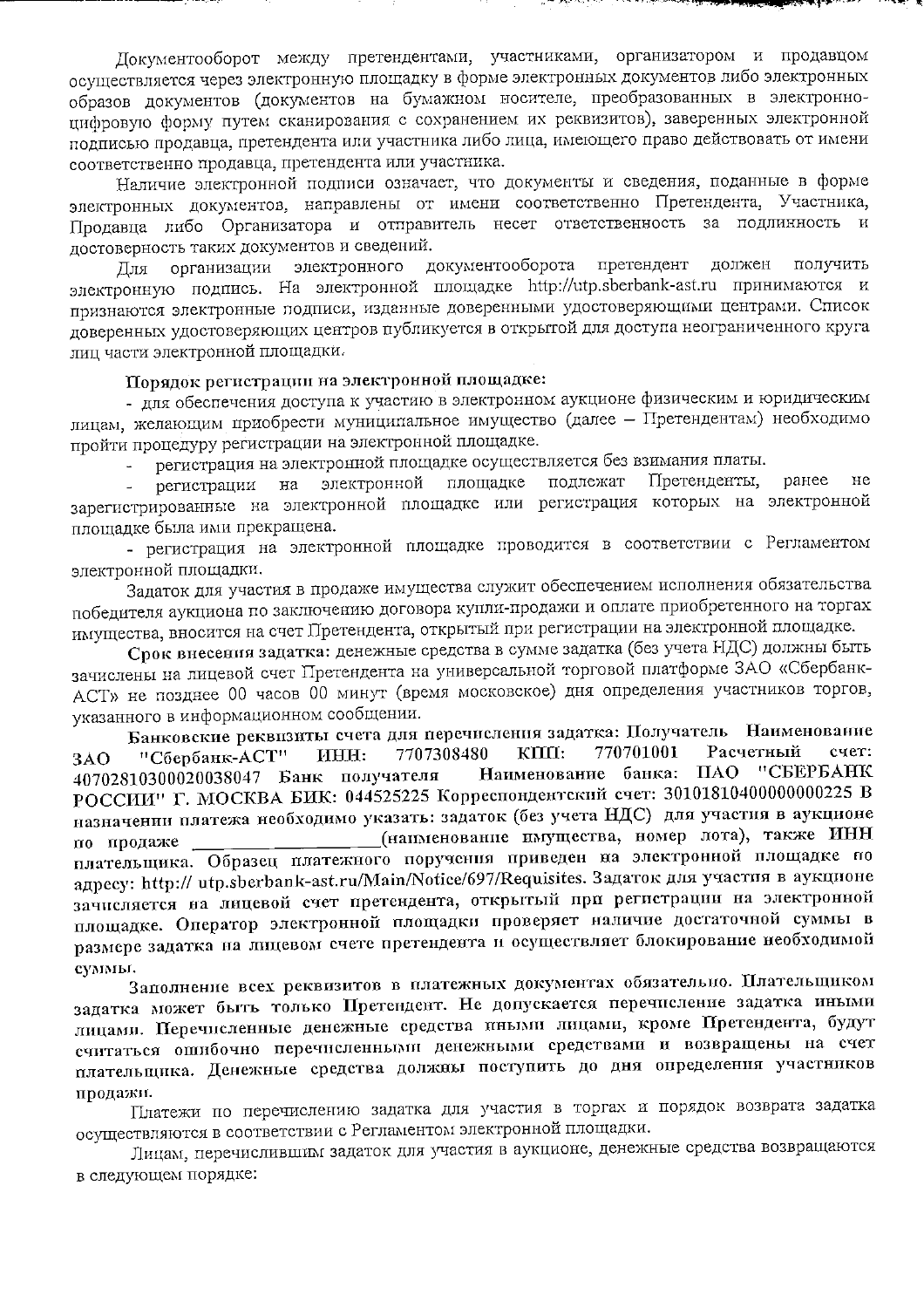- участникам аукциона, за исключением его победителя, - в течение 5 календарных дней со дня подведения итогов продажи имущества;

**CALL AND CALL AND CARDS IN A** 

- претендентам, не допущенным к участию в аукционе, - в течение 5 календарных дней со дня подписания протокола о признании претендентов участниками аукциона;

- в случае отзыва претендентом заявки на участие в аукционе до даты окончания срока приема заявок - в течение 5 календарных дней со дня поступления оператору уведомления об отзыве заявки;

- в случае отзыва претендентом заявки на участие в аукционе позднее даты окончания срока приема заявок - в течение 5 календарных дней со дня подписания протокола о признании претендентов участниками аукциона;

- в случае признания аукциона несостоявшимся - в течение 5 календарных дней со дня принятия решения о признании аукциона несостоявшимся;

- в случае отмены аукциона - в течение 5 календарных дней со дня опубликования извещения об отмене аукциона.

Задаток засчитывается победителю торгов в счёт оплаты приобретаемого предмета торгов.

Ланное информационное сообщение является публичной офертой для заключения договора о задатке в соответствии со статьей 437 Гражданского кодекса Российской Федерации, а подача претендентом заявки и перечисление задатка являются акцептом такой оферты, после чего договор о задатке считается заключенным в письменной форме.

Покупателями государственного и муниципального имущества могут быть любые физические и юридические лица, за исключением: государственных и муниципальных унитарных предприятий, государственных и муниципальных учреждений; юридических лиц, в уставном капитале которых доля Российской Федерации, субъектов Российской Федерации и муниципальных образований превышает 25 процентов; юридических лиц, местом регистрации которых является государство или территория, включенные в утверждаемый Министерством финансов Российской Федерации перечень государств и территорий, предоставляющих льготный налоговый режим налогообложения и (или) не предусматривающих раскрытия и предоставления информации при проведении финансовых операций (офшорные зоны), и которые не осуществляют раскрытие и предоставление информации о своих выгодоприобретателях, бенефициарных владельцах и контролирующих лицах в порядке, установленном Правительством Российской Федерации.

# Для участия в аукционе одновременно с заявкой представляются документы: юридические лица:

- заявка на участие в продаже, заполненная в форме электронного документа;

- заверенные копии учредительных документов;

- документ, содержащий сведения о доле Российской Федерации, субъекта Российской Федерации или муниципального образования в уставном капитале юридического лица (реестр владельцев акций либо выписка из него или заверенное печатью юридического лица (при наличии печати) и подписанное его руководителем письмо);

- локумент, который подтверждает полномочия руководителя юридического лица на осуществление действий от имени юридического лица (копия решения о назначении этого лица или о его избрании) и в соответствии с которым руководитель юридического лица обладает правом действовать от имени юридического лица без доверенности;

#### физические лица:

- заявка на участие в продаже, заполненная в форме электронного документа;

- копию документа, удостоверяющего личность (всех его листов).

В случае, если от имени претендента действует его представитель по доверенности, к заявке должна быть приложена доверенность на осуществление действий от имени претендента, оформленная в установленном порядке, или нотариально заверенная копия такой доверенности. В случае, если доверенность на осуществление действий от имени претендента подписана лицом, уполномоченным руководителем юридического лица, заявка должна содержать также документ, подтверждающий полномочия этого лица.

Документооборот между претендентами, участниками, оператором электронной площадки и продавцом осуществляется через электронную площадку в форме электронных документов либо электронных образов документов (документов на бумажном носителе, преобразованных в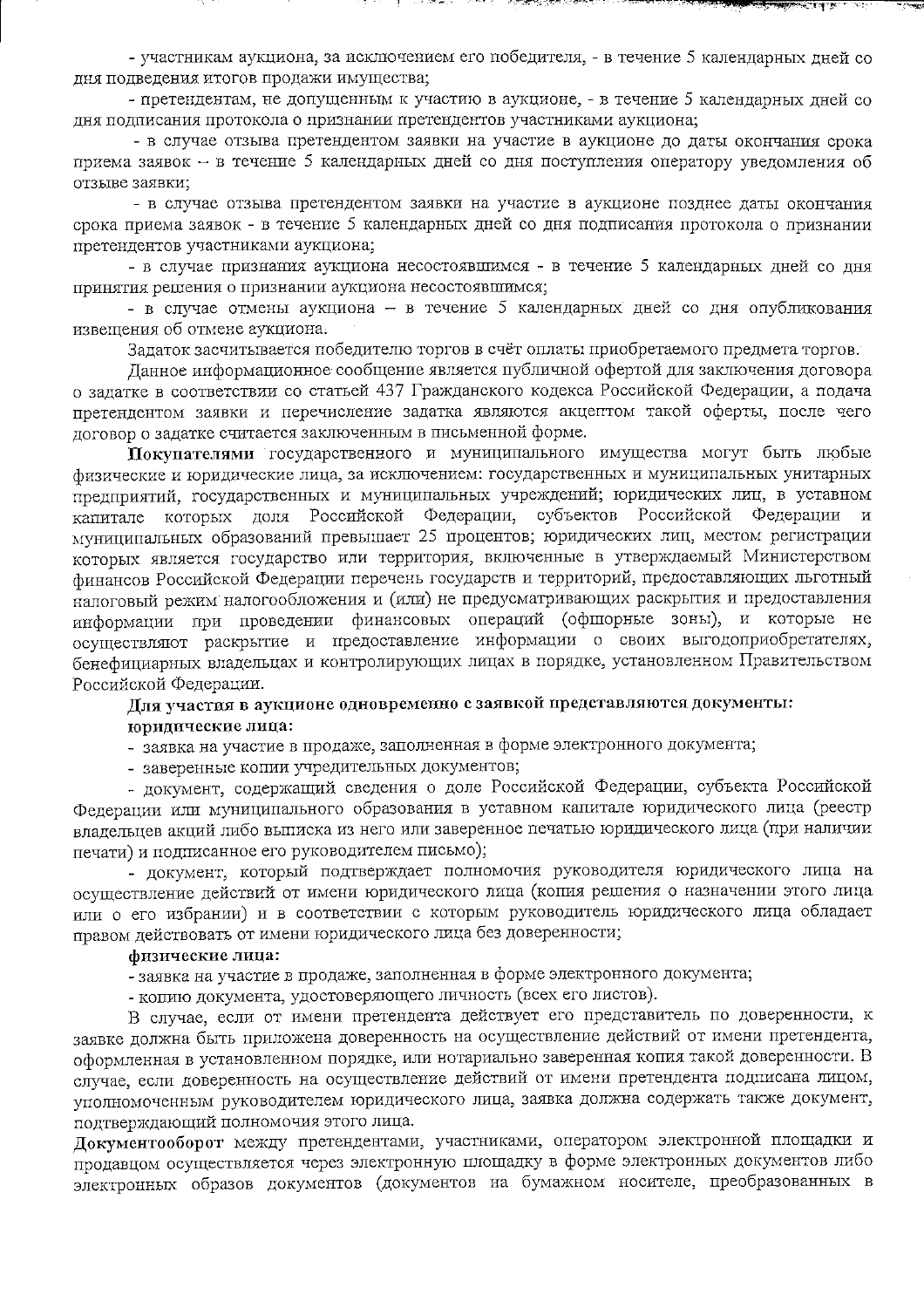электронно-цифровую форму путем сканирования с сохранением их реквизитов), заверенных электронной подписью продавца, претендента или участника либо лица, имеющего право лействовать от имени соответственно продавца, претендента или участника. Данное правило так же применяется для договора купли-продажи имущества, который заключается сторонами в форме электронного документа.

್ಯಾಲ್ ಎಂದು ಪ್ರಾಂತಿ ಎಂದು ಕಾರ್ಯಕ್ರಮಿಸಿದ್ದಾರೆ. ಆದರೆ ಮೊದಲಿ ಕಾರ್ಯಕ್ರಮ ಮಾಡಿದರು ಅವರ ಸಂಪರ್ಕಿಸಿದ್ದಾರೆ. ಇದರ ಮಾಡಿದರು ಮಾಡಿ

документы, направляемые оператором электронной площадки либо Электронные размещенные электронной быть ИM на площадке. должны подписаны усиленной квалифицированной электронной подписью лица, имеющего право действовать от имени оператора электронной площадки.

Наличие электронной подписи означает, что документы и сведения, поданные в форме электронных документов, направлены от имени соответственно претендента, участника, продавца либо оператора электронной площадки и отправитель несет ответственность за подлинность и достоверность таких документов и сведений.

Заявка и иные представленные одновременно с ней документы подаются в форме электронных документов в соответствии с порядком, установленным Регламентом торговой секции «Приватизация, аренда и продажа прав» (http://utp.sberbank-ast.ru).

#### Правила проведения продажи в электронной форме:

Аукцион проводится в день и время, указанные в информационном сообщении о проведении аукциона, путем последовательного повышения участниками начальной цены продажи на величину, равную либо кратную величине «шага аукциона».

«Шаг аукциона» устанавливается продавцом в фиксированной сумме, составляющей не более 5 процентов начальной цены продажи, и не изменяется в течение всего аукциона.

Во время проведения процедуры аукциона оператор электронной площадки обеспечивает доступ участников к закрытой части электронной площадки и возможность представления ими предложений о цене имущества.

Со времени начала проведения процедуры аукциона оператором электронной площадки размещается:

а) в открытой части электронной площадки - информация о начале проведения процедуры аукциона с указанием наименования имущества, начальной цены и текущего «шага аукциона»;

б) в закрытой части электронной площадки - помимо информации, указанной в открытой части электронной площадки, также предложения о цене имущества и время их поступления, величина повышения начальной цены («шаг аукциона»), время, оставшееся до окончания приема предложений о цене имущества.

В течение одного часа со времени начала проведения процедуры аукциона участникам предлагается заявить о приобретении имущества по начальной цене. В случае если в течение указанного времени:

а) поступило предложение о начальной цене имущества, то время для представления следующих предложений об увеличенной на «шаг аукциона» цене имущества продлевается на 10 минут со времени представления каждого следующего предложения. Если в течение 10 минут после представления последнего предложения о цене имущества следующее предложение не поступило, аукцион с помощью программно-аппаратных средств электронной площадки завершается;

б) не поступило ни одного предложения о начальной цене имущества, то аукцион с помощью программно-аппаратных средств электронной площадки завершается. В этом случае временем окончания представления предложений о цене имущества является время завершения аукциона.

При этом программными средствами электронной площадки обеспечивается:

а) исключение возможности подачи участником предложения о цене имущества, не соответствующего увеличению текущей цены на величину «шага аукциона»;

б) уведомление участника в случае, если предложение этого участника о цене имущества не может быть принято в связи с подачей аналогичного предложения ранее другим участником.

участник, предложивший наиболее высокую цену признается Победителем имущества.

Ход проведения процедуры аукциона фиксируется оператором электронной площадки в электронном журнале, который направляется продавцу в течение одного часа со времени